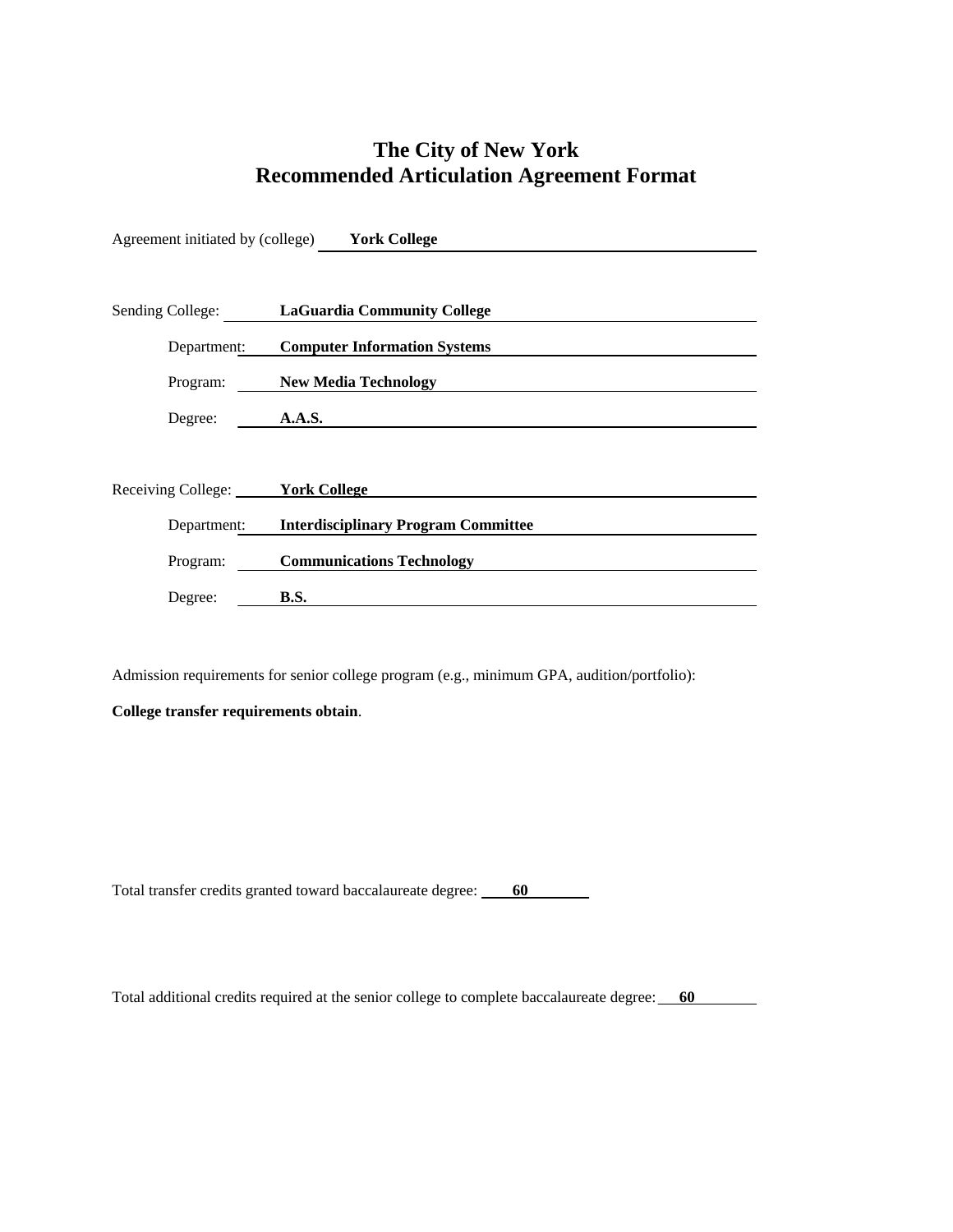| COURSE TO COURSE EQUIVALENCEIES AND TRANSFER CREDIT AWARD           |     |                                                                       |                     |  |
|---------------------------------------------------------------------|-----|-----------------------------------------------------------------------|---------------------|--|
| <b>LaGuardia Community College</b>                                  |     | <b>York College Equivalent</b>                                        | <b>Transfer</b>     |  |
| <b>Course &amp; Title</b>                                           | Cr. | <b>Course &amp; Title</b><br><u>Cr.</u>                               | Cr.                 |  |
| <b>General Education (Liberal Arts, Core, Distribution) Courses</b> |     |                                                                       | <b>Granted</b>      |  |
|                                                                     |     |                                                                       |                     |  |
| ENG101: Composition I                                               | (3) | Elective<br>(3)                                                       | $\mathfrak{Z}$      |  |
| ENG102: Writing Through Literature                                  | (3) | Elective<br>(3)                                                       | 3                   |  |
| HUA104: Introduction to Design                                      | (3) | Elective<br>(3)                                                       | 3                   |  |
| MAT120: Elementary Statistics I                                     | (3) | MATH 111: Introduction to Statistics and Probability (4)              | 3                   |  |
| SSS 100: Introduction to Sociology                                  | (3) | SOC 101: Introductory Sociology<br>(3)                                | 3                   |  |
|                                                                     |     | Subtotal 15                                                           |                     |  |
|                                                                     |     |                                                                       |                     |  |
|                                                                     |     | <b>Specific Program Requirements (Including Prerequisites)</b>        |                     |  |
| <b>Accounting/Managerial Studies</b>                                |     |                                                                       |                     |  |
| AMM116: Introduction to E-Business                                  | (3) | Elective<br>(3)                                                       | 3                   |  |
|                                                                     |     |                                                                       |                     |  |
| <b>Computer Information Systems</b>                                 |     |                                                                       |                     |  |
| CIS100: Introduction to Computers                                   | (3) | AC101: Introduction to Microcomputers I<br>(1)                        | 1                   |  |
| CIS250: Database Concepts and Programming                           |     | Elective<br>(2)<br>CS 292: Introduction to Database Management<br>(4) | 2<br>$\overline{3}$ |  |
|                                                                     | (3) |                                                                       |                     |  |
| CIS260: Introduction to Teleprocessing                              | (3) | Elective<br>(3)                                                       | 3                   |  |
| CIS111: E-Commerce Technology                                       | (3) | Elective<br>(3)                                                       | 3                   |  |
| AMM/ CISxxx: New Media Project Lab                                  | (3) | CT 401: Final Project/Senior Seminar<br>(3)                           | 3                   |  |
|                                                                     |     |                                                                       |                     |  |
| <b>Computer Information Systems Elective:</b>                       | (3) | Elective<br>(3)                                                       | $\overline{3}$      |  |
|                                                                     |     |                                                                       |                     |  |
| Choose either:                                                      |     |                                                                       |                     |  |
| <b>Design Cluster</b>                                               |     | <b>Computer Graphics Concentration</b>                                |                     |  |
| CIS161: Principles of Multimedia and Web Design (3)                 |     | CT 360: Principles of Web Publishing<br>(3)                           | 3                   |  |
| CIS162: Web Animation and Interactivity                             | (3) | CT 381: Advanced Web Design<br>(3)                                    | 3                   |  |
| CIS163: Stream Video and DVD Development                            | (3) | Elective<br>(3)                                                       | 3                   |  |
| <b>Or</b>                                                           |     |                                                                       |                     |  |
| <b>Programming Cluster</b>                                          |     | <b>Systems and Applications Concentration</b>                         |                     |  |
| CIS166: Web Browser Programming                                     | (3) | Elective<br>(3)                                                       | $\overline{3}$      |  |
| CIS167: Web Server Programming                                      | (3) | CT 370: Applications Programming<br>(3)                               | 3                   |  |
| CIS168: Client-Server Programming                                   | (3) | Elective<br>(3)                                                       | 3                   |  |
|                                                                     |     |                                                                       |                     |  |
|                                                                     |     |                                                                       |                     |  |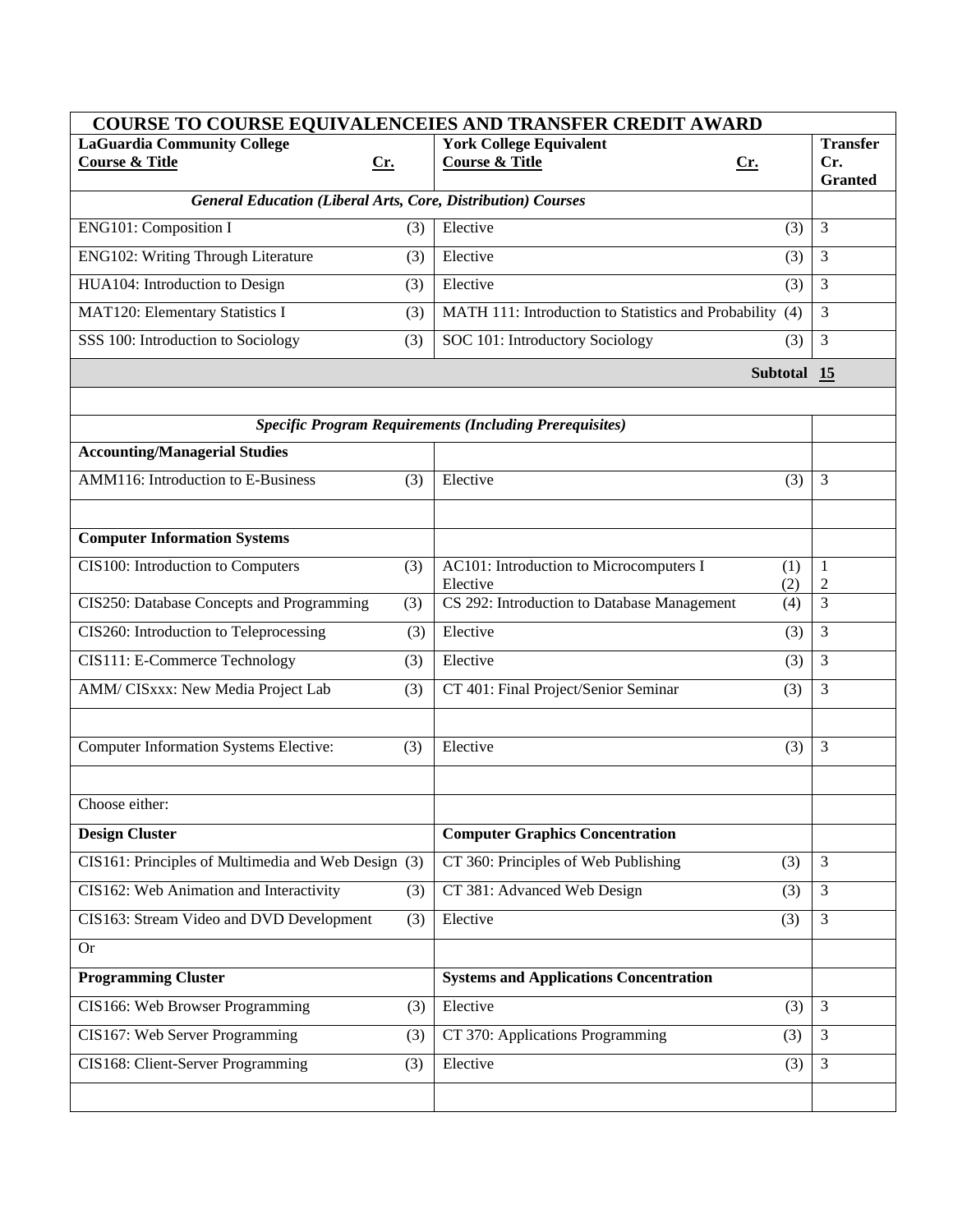| <b>Cooperative Education</b>     |     |                                    |                 |                |
|----------------------------------|-----|------------------------------------|-----------------|----------------|
| CEP100: Gateway to the Workplace | (1) | Elective                           | (1)             |                |
| CEP151: Part-Time Internship     | (2) | Elective                           | (2)             | $\overline{2}$ |
| CEP201: Full-Time Internship     | (3) | CT 490: Student Internship         | (3)             | 3              |
|                                  |     |                                    |                 |                |
| Liberal Arts Electives:          | (9) | <b>General Education Electives</b> | (9)             | 9              |
|                                  |     |                                    |                 |                |
|                                  |     |                                    | <b>Subtotal</b> | 45             |
|                                  |     |                                    | <b>TOTAL</b>    | 60             |
|                                  |     |                                    |                 |                |

### **SENIOR COLLEGE UPPER DIVISION COURSES REMAINING FOR BACCALAUREATE DEGREE**

## **Course and Title Credits**

*General Education (Liberal arts, Core, Distribution) and other required Courses* 

In order to graduate from York College with a Bachelor of Science degree, with a major in Communications Technology, students have to complete at least 50% of credits in liberal arts, including:

## **Students in Design Cluster or Programming Cluster at LaGuardia Community College will be required to take the following courses at York College for Digital Video Concentration:**

| CS 172: Introduction to Computing                                                        | 4 |
|------------------------------------------------------------------------------------------|---|
| CT 101: Introduction to Video                                                            | 2 |
| CT 201: Foundations in Communications Technology                                         | 3 |
| CT 205: Principles of the Moving Image                                                   | 3 |
| CT 240: Basic Studio Television Production                                               | 2 |
| CT 244: Multimedia Sound Production                                                      | 2 |
| CT 345: Advanced Digital Video                                                           | 3 |
| CT 355: Video Documentary Production                                                     | 3 |
| FA 284: Computer Graphics I                                                              | 3 |
| FA 150: Visual Design: Two Dimensional                                                   | 3 |
| ENG 383: Writing for Electronic Media, or<br>ENG 282: Introduction to Telecommunications | 3 |
| HIS xxx: History Prerequisite                                                            | 3 |
| HIS 373: The History of Technology                                                       | 3 |
| MATH 115: Quantitative Methods for Decision Making                                       | 4 |
| Writing 303: Research and Writing for Professional Programs                              | 3 |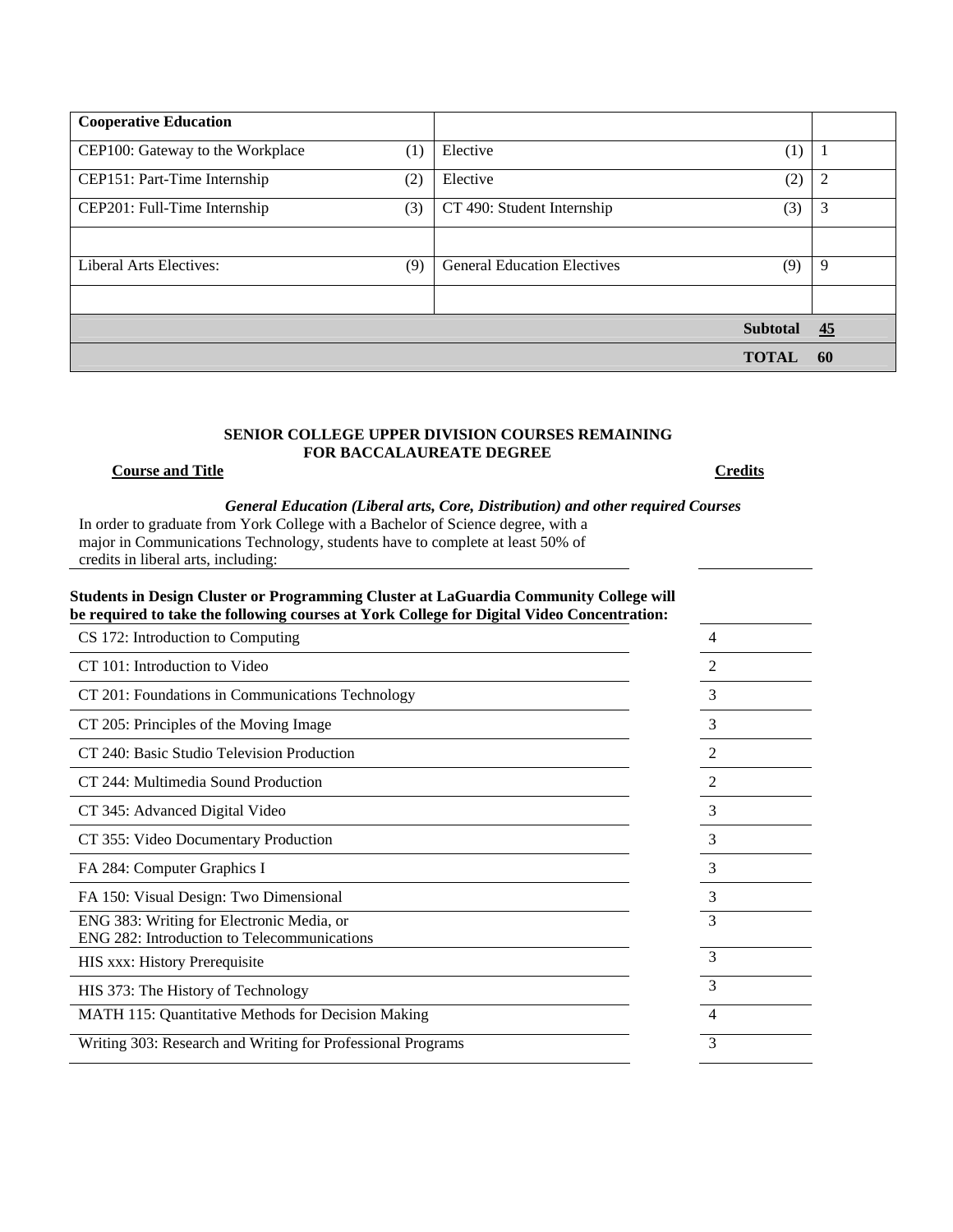| Subtotal 44                                     |              |      |  |
|-------------------------------------------------|--------------|------|--|
| Electives (At least 10 credits in liberal arts) |              | 10   |  |
|                                                 | <b>Total</b> | - 60 |  |

| take the following courses at York College for Computer Graphics Concentration:          |                    |
|------------------------------------------------------------------------------------------|--------------------|
| CS 172: Introduction to Computing                                                        | $\overline{4}$     |
| CT 101: Introduction To Video                                                            | $\mathfrak{D}$     |
| CT 201: Foundations in Communications Technology                                         | 3                  |
| CT 205: Principles of the Moving Image                                                   | 3                  |
| CT 244: Multimedia Sound Production                                                      | 2                  |
| FA 384: Computer Graphics II                                                             | 3                  |
| Major Elective                                                                           | 3                  |
| ENG 383: Writing for Electronic Media, or<br>ENG 282: Introduction to Telecommunications | 3                  |
| HIS xxx: History Prerequisite                                                            | 3                  |
| HIS 373: The History of Technology                                                       | 3                  |
| MATH 115: Quantitative Methods for Decision Making                                       | $\overline{4}$     |
| Writing 303: Research and Writing for Professional Programs                              | 3                  |
| <b>Subtotal</b>                                                                          | 36                 |
| Electives (At least 10 credits in liberal arts)                                          | 24                 |
|                                                                                          | <b>Total</b><br>60 |

# **Students in Design Cluster at LaGuardia Community College will be required to**

## **Students in Programming Cluster at LaGuardia Community College will be required to take the following courses at York College for Systems and Applications Concentration:**

| CS 172: Introduction to Computing                                                        | 4              |  |
|------------------------------------------------------------------------------------------|----------------|--|
| CT 101: Introduction To Video                                                            | $\mathfrak{D}$ |  |
| CT 201: Foundations in Communications Technology                                         |                |  |
| CT 205: Principles of the Moving Image                                                   | 3              |  |
| CT 244: Multimedia Sound Production                                                      |                |  |
| ENG 383: Writing for Electronic Media, or<br>ENG 282: Introduction to Telecommunications |                |  |
| HIS xxx: History Prerequisite                                                            | 3              |  |
| HIS 373: The History of Technology                                                       | $\mathcal{R}$  |  |
| CS 261: Data Communications I                                                            | 4              |  |
| <b>MATH 115: Quantitative Methods for Decision Making</b>                                | 4              |  |
|                                                                                          |                |  |